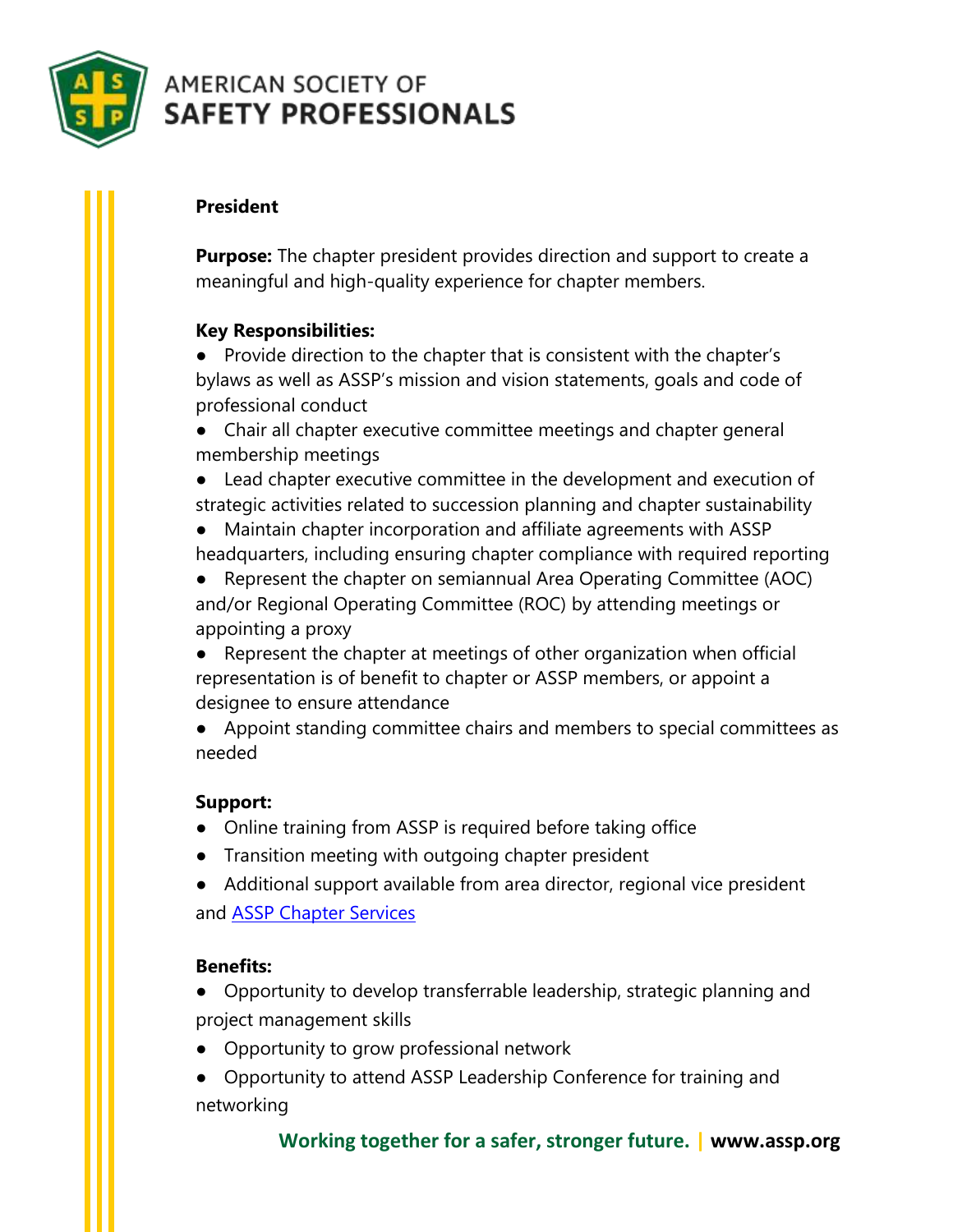● Earn professional certification maintenance points

### **Time Commitment:**

- Term of office: Minimum 1 year, July 1 June 30
- Average hours per month: Up to 10 to 15 hours, plus travel to and attendance at AOC/ROC twice a year

#### **Qualifications:**

- Must be a professional member, member or international member of ASSP in good standing for at least one year prior to election, or receive approval from the regional vice president
- Have or be willing to develop strong leadership, strategic planning and project management skills
- Have or be willing to develop an understanding of chapter and ASSP structure and strategic direction
- Able to work effectively in a team setting and communicate with diverse audiences
- Employer support helpful

#### **Specific Duties:**

- Complete six modules of officer training in [TBD]:
	- 1. Basic training:-Chapter operations
	- 2. Basic training:-ASSP overview
	- 3. Leadership training: President
	- 4. Membership training: Recruitment
	- 5. Membership training: Retention
	- 6. Advanced training: Chapter advanced president training
- Recommend completion of additional training modules from ASSP and the ROC
- Appoint one member to the chapter's Nominations & Elections Committee
- Submit the Chapter Operations Management Tool (COMT) report by **June 30**
- Update the chapter's operational plan and coordinate activities to achieve the plan's goals - Submitted into COMT by **August 15**
- Submit annual leadership report through COMT by **May 31**
- Ensure that the chapter treasurer submits the annual financial report and financial checklist by **May 31** and files chapter taxes if revenue exceeds \$50,000
- Provide reports to the area director or regional vice president as requested
- Ensure that chapter bylaws are reviewed by all new incoming leadership
- Oversee bylaws revision process, as needed, ensure that the changes conform in principle to the current ASSP Model Chapter Bylaws and are approved by the area director and regional vice president